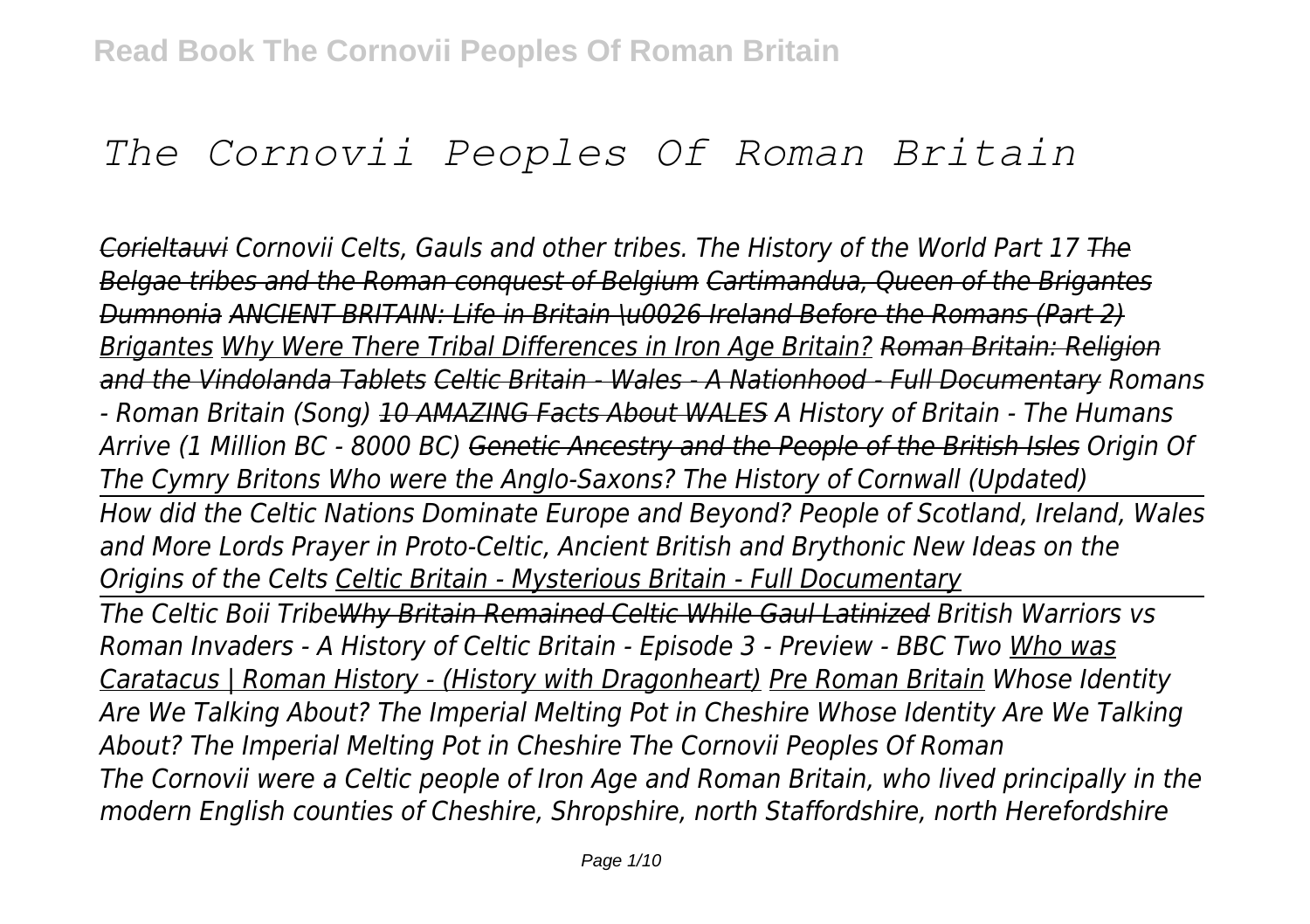*and eastern parts of the Welsh counties of Flintshire, Powys and Wrexham. Their capital in pre-Roman times was probably a hillfort on the Wrekin.*

### *Cornovii (Midlands) - Wikipedia*

*Buy The Cornovii (Peoples of Roman Britain) 2nd Revised edition by Webster, Graham (ISBN: 9780862998776) from Amazon's Book Store. Everyday low prices and free delivery on eligible orders.*

*The Cornovii (Peoples of Roman Britain): Amazon.co.uk ...*

*Buy The Cornovii (Peoples of Roman Britain) Illustrated edition by Webster, Graham (ISBN: 9780715608326) from Amazon's Book Store. Everyday low prices and free delivery on eligible orders.*

*The Cornovii (Peoples of Roman Britain): Amazon.co.uk ...*

*T he Cornovii were a Celtic people of Iron Age and Roman Britain, who lived principally in the modern English counties of Cheshire, Shropshire, north Staffordshire, north Herefordshire and eastern parts of the Welsh county of Powys. Their capital in pre-Roman times was probably a hill fort on The Wrekin.*

*Romans in Britain - The Cornovii tribe*

*The Cornovii is the name by which two, or three, tribes were known in Roman Britain. One tribe was in the area centred on present-day Shropshire, one was in Caithness in*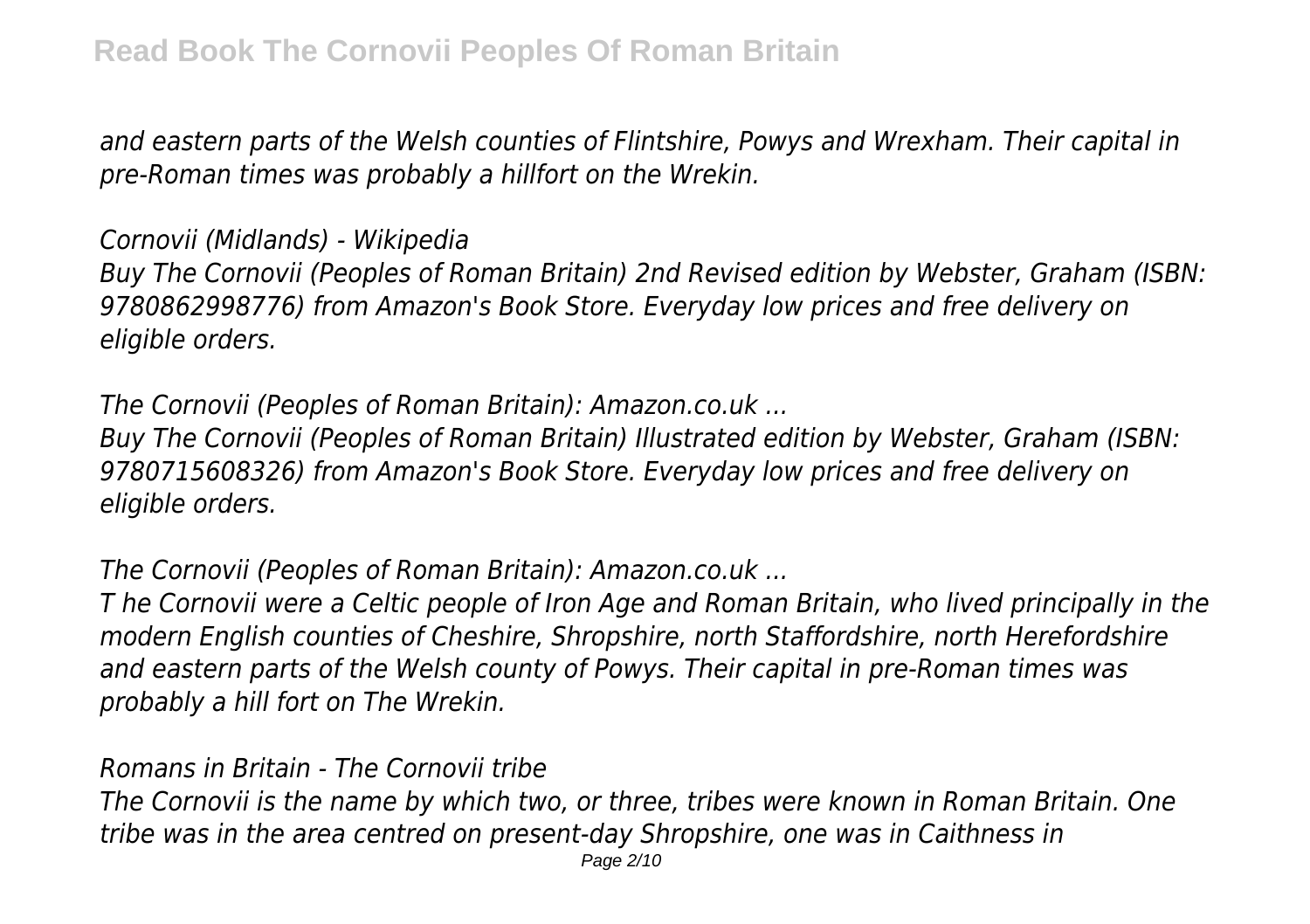*northernmost Scotland, and there was probably one in Cornwall. The name has appeared in ancient sources in various forms, such as Cornavii, Cornabii, and Curnavii.*

#### *Cornovii - Wikipedia*

*The Cornovii were a Celtic people of Iron Age and Roman Britain, who lived principally in the modern English counties of Cheshire, Shropshire, north Staffordshire, north Herefordshire and eastern parts of the Welsh counties of Flintshire, Powys and Wrexham.*

### *The Cornovii Peoples Of Roman Britain*

*Cornovii The Cornovii are a surprisingly obscure tribe, given that they lay well within the boundaries of the Roman province and their civitas capital, Wroxeter, was one of the largest in Britain....*

*BBC - History - Ancient History in depth: Native Tribes of ...*

*The Cornovii territory is probably used as a supply base for at least some of Rome 's subsequent operations against the Silures and limited fighting against the Ordovices to the west, led by Roman Governor Aulus Didius Gallus. c.58 - 88*

*Kingdoms of British Celts - Cornovii (Midlands)*

*The Cornovii were Celtic people of Iron Age and Roman Britain, who lived in Shropshire and other parts of the UK. It was this that provided inspiration for the chosen name. Read more about us Latest news and updates*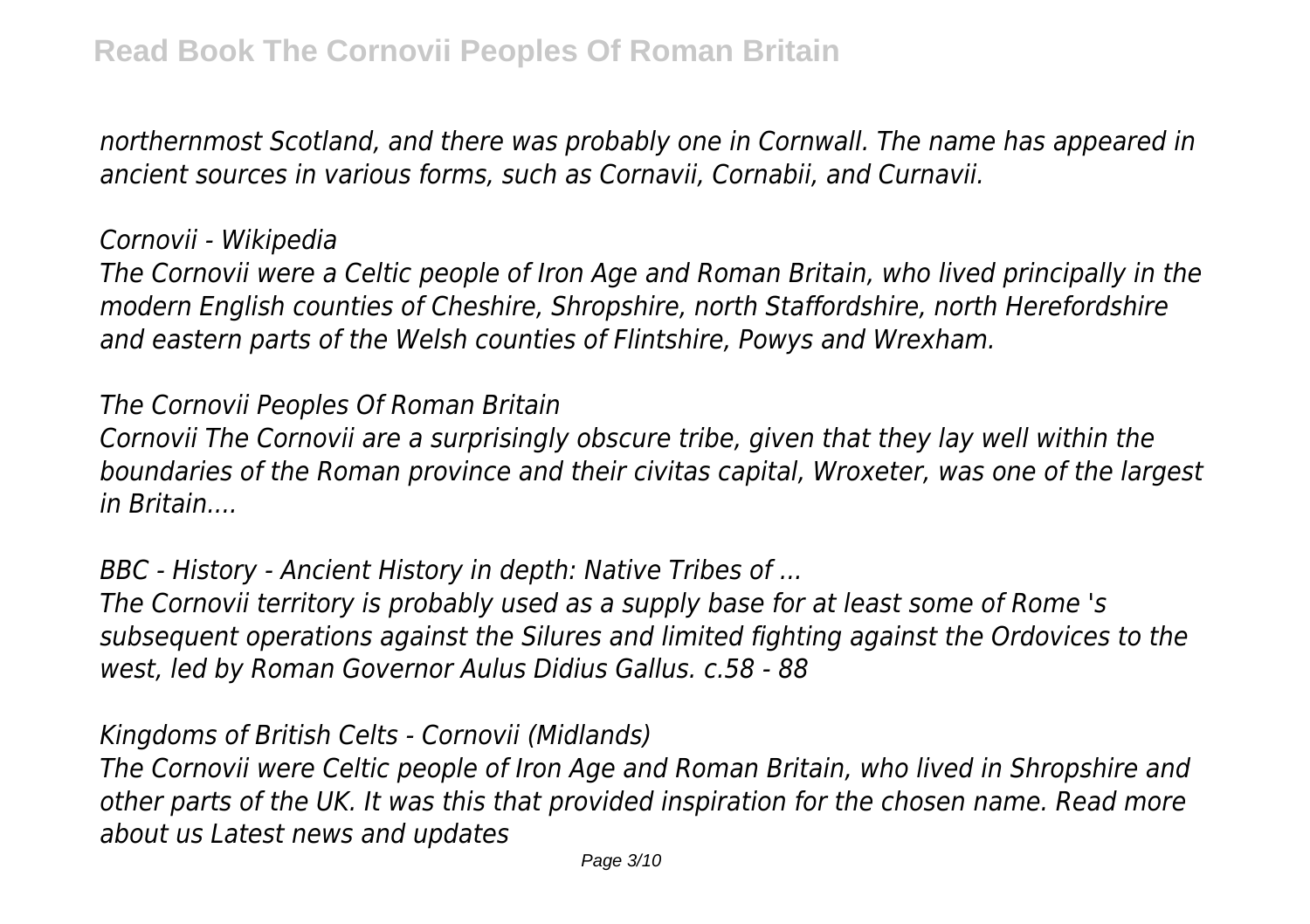#### *Cornovii*

*A villa in the Roman style has also been found at Magor Farm near Camborne. The tribe gained its name from the region, and 'Cornovii' became the Latinised Cornubia by the fifth century. The name means 'people of the horn', ie. the Land's End section of the Cornish peninsula. In the sixth and seventh centuries that evolved into Corniu.*

# *Kingdoms of British Celts - Cornovii / Cornubia / Cerniw*

*the cornovii peoples of roman britain, many people as well as will compulsion to buy the cassette sooner. But, sometimes it is therefore far away artifice to acquire the book, even in extra country or city. So, to ease you in finding the books that will retain you, we urge on you by providing the lists. It is not isolated the list.*

### *The Cornovii Peoples Of Roman Britain*

*The Cornovii were a Celtic people of Iron Age and Roman Britain, who lived principally in the modern English counties of Cheshire, Shropshire, north Staffordshire, north Herefordshire and eastern parts of the Welsh county of Powys. Their capital in pre-Roman times was probably a hill fort on The Wrekin.*

*cornovii midlands : definition of cornovii midlands and ...*

*the-cornovii-peoples-of-roman-britain 2/11 Downloaded from datacenterdynamics.com.br on October 26, 2020 by guest Proposes a new theory on the Anglo-Saxon settlement of Britain*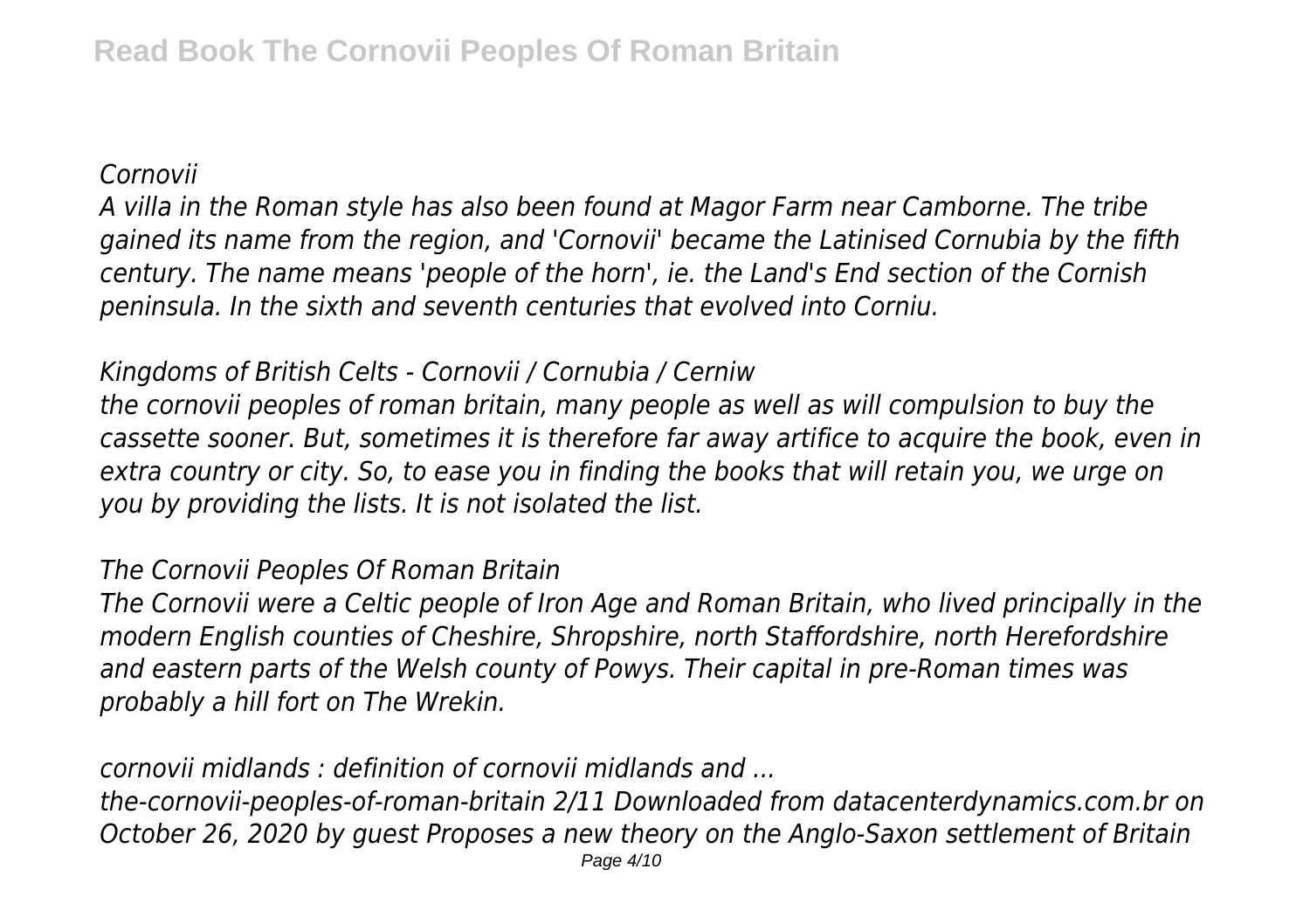*and the establishment of separate Brittonic kingdoms. Discusses revivals of interest in British culture and myth, from Renaissance antiquarians to modern day Druids.*

*The Cornovii Peoples Of Roman Britain | datacenterdynamics.com The Cornovii (Peoples of Roman Britain): Amazon.in: Webster, Graham: Books. Skip to main content.in Hello, Sign in. Account & Lists Returns & Orders. Try. Prime Cart. Books. Go Search Hello Select your ...*

*The Cornovii (Peoples of Roman Britain): Amazon.in ...*

*Online Library The Cornovii Peoples Of Roman Britain Roman Governor Aulus Didius Gallus. c.58 - 88 Kingdoms of British Celts - Cornovii (Midlands) The Cornovii were Celtic people of Iron Age and Roman Britain, who lived in Shropshire and other parts of the UK. It was this that provided inspiration for the chosen name. Read more about us*

## *The Cornovii Peoples Of Roman Britain*

*The Brigantes were Celtic Britons who in pre-Roman times controlled the largest section of what would become Northern England.Their territory, often referred to as Brigantia, was centred in what was later known as Yorkshire.The Greek geographer Ptolemy named the Brigantes as a people in Ireland also, where they could be found around what is now Wexford, Kilkenny and Waterford, while another ...*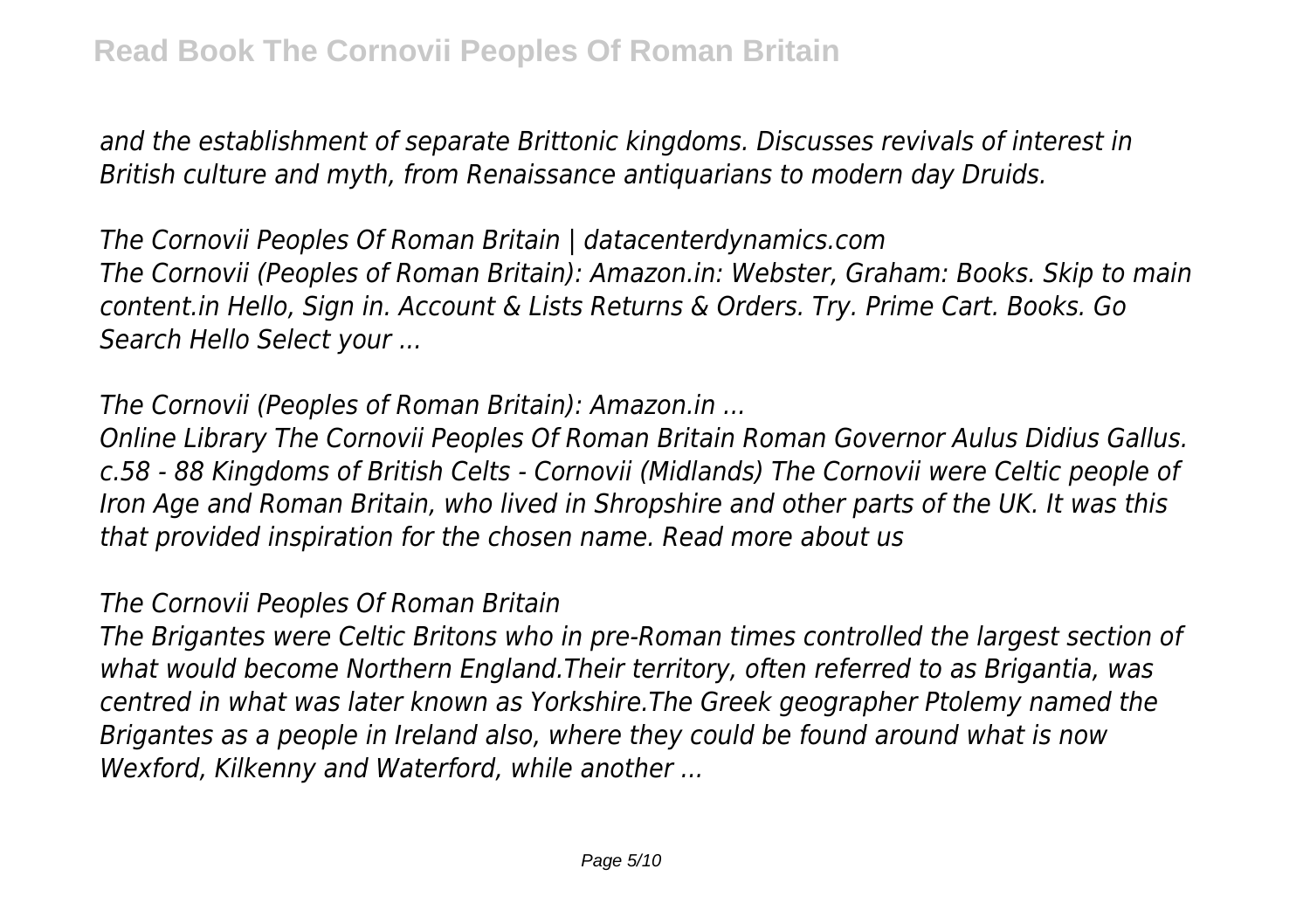*Corieltauvi Cornovii Celts, Gauls and other tribes. The History of the World Part 17 The Belgae tribes and the Roman conquest of Belgium Cartimandua, Queen of the Brigantes Dumnonia ANCIENT BRITAIN: Life in Britain \u0026 Ireland Before the Romans (Part 2) Brigantes Why Were There Tribal Differences in Iron Age Britain? Roman Britain: Religion and the Vindolanda Tablets Celtic Britain - Wales - A Nationhood - Full Documentary Romans - Roman Britain (Song) 10 AMAZING Facts About WALES A History of Britain - The Humans Arrive (1 Million BC - 8000 BC) Genetic Ancestry and the People of the British Isles Origin Of The Cymry Britons Who were the Anglo-Saxons? The History of Cornwall (Updated) How did the Celtic Nations Dominate Europe and Beyond? People of Scotland, Ireland, Wales and More Lords Prayer in Proto-Celtic, Ancient British and Brythonic New Ideas on the Origins of the Celts Celtic Britain - Mysterious Britain - Full Documentary The Celtic Boii TribeWhy Britain Remained Celtic While Gaul Latinized British Warriors vs Roman Invaders - A History of Celtic Britain - Episode 3 - Preview - BBC Two Who was Caratacus | Roman History - (History with Dragonheart) Pre Roman Britain Whose Identity Are We Talking About? The Imperial Melting Pot in Cheshire Whose Identity Are We Talking About? The Imperial Melting Pot in Cheshire The Cornovii Peoples Of Roman The Cornovii were a Celtic people of Iron Age and Roman Britain, who lived principally in the modern English counties of Cheshire, Shropshire, north Staffordshire, north Herefordshire and eastern parts of the Welsh counties of Flintshire, Powys and Wrexham. Their capital in pre-Roman times was probably a hillfort on the Wrekin.*

*Cornovii (Midlands) - Wikipedia*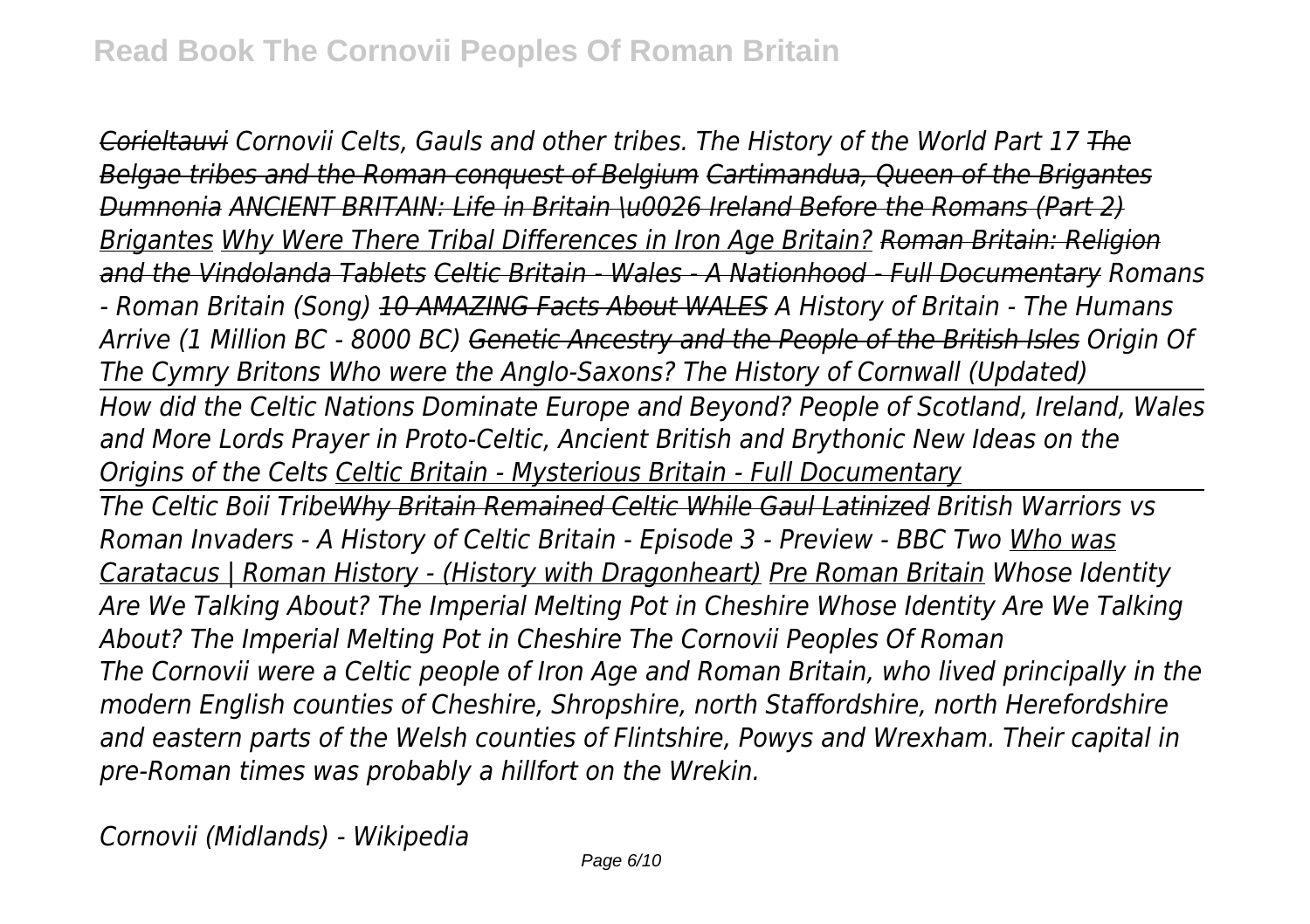*Buy The Cornovii (Peoples of Roman Britain) 2nd Revised edition by Webster, Graham (ISBN: 9780862998776) from Amazon's Book Store. Everyday low prices and free delivery on eligible orders.*

*The Cornovii (Peoples of Roman Britain): Amazon.co.uk ...*

*Buy The Cornovii (Peoples of Roman Britain) Illustrated edition by Webster, Graham (ISBN: 9780715608326) from Amazon's Book Store. Everyday low prices and free delivery on eligible orders.*

*The Cornovii (Peoples of Roman Britain): Amazon.co.uk ...*

*T he Cornovii were a Celtic people of Iron Age and Roman Britain, who lived principally in the modern English counties of Cheshire, Shropshire, north Staffordshire, north Herefordshire and eastern parts of the Welsh county of Powys. Their capital in pre-Roman times was probably a hill fort on The Wrekin.*

### *Romans in Britain - The Cornovii tribe*

*The Cornovii is the name by which two, or three, tribes were known in Roman Britain. One tribe was in the area centred on present-day Shropshire, one was in Caithness in northernmost Scotland, and there was probably one in Cornwall. The name has appeared in ancient sources in various forms, such as Cornavii, Cornabii, and Curnavii.*

*Cornovii - Wikipedia*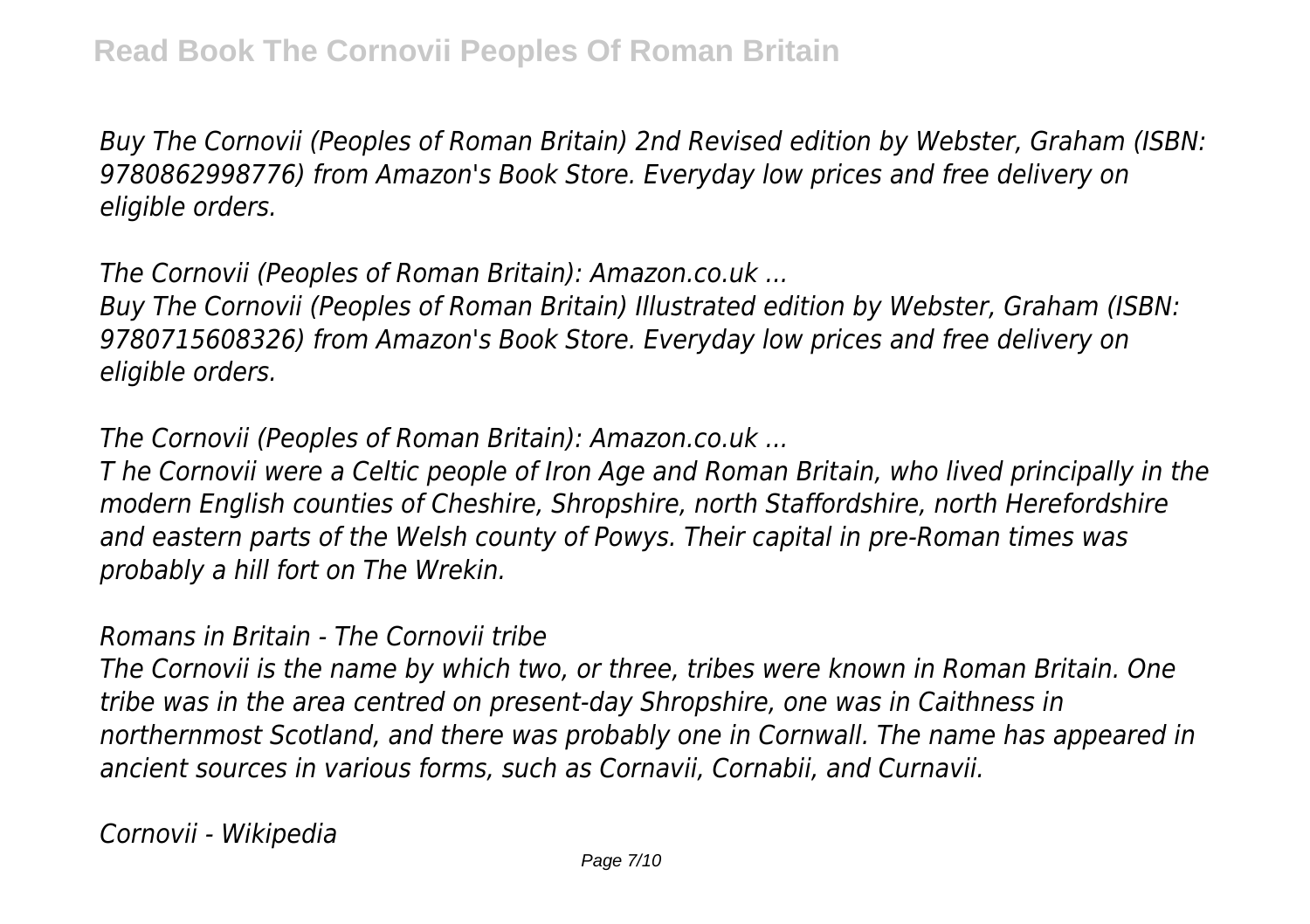*The Cornovii were a Celtic people of Iron Age and Roman Britain, who lived principally in the modern English counties of Cheshire, Shropshire, north Staffordshire, north Herefordshire and eastern parts of the Welsh counties of Flintshire, Powys and Wrexham.*

*The Cornovii Peoples Of Roman Britain*

*Cornovii The Cornovii are a surprisingly obscure tribe, given that they lay well within the boundaries of the Roman province and their civitas capital, Wroxeter, was one of the largest in Britain....*

*BBC - History - Ancient History in depth: Native Tribes of ...*

*The Cornovii territory is probably used as a supply base for at least some of Rome 's subsequent operations against the Silures and limited fighting against the Ordovices to the west, led by Roman Governor Aulus Didius Gallus. c.58 - 88*

*Kingdoms of British Celts - Cornovii (Midlands)*

*The Cornovii were Celtic people of Iron Age and Roman Britain, who lived in Shropshire and other parts of the UK. It was this that provided inspiration for the chosen name. Read more about us Latest news and updates*

*Cornovii*

*A villa in the Roman style has also been found at Magor Farm near Camborne. The tribe gained its name from the region, and 'Cornovii' became the Latinised Cornubia by the fifth* Page 8/10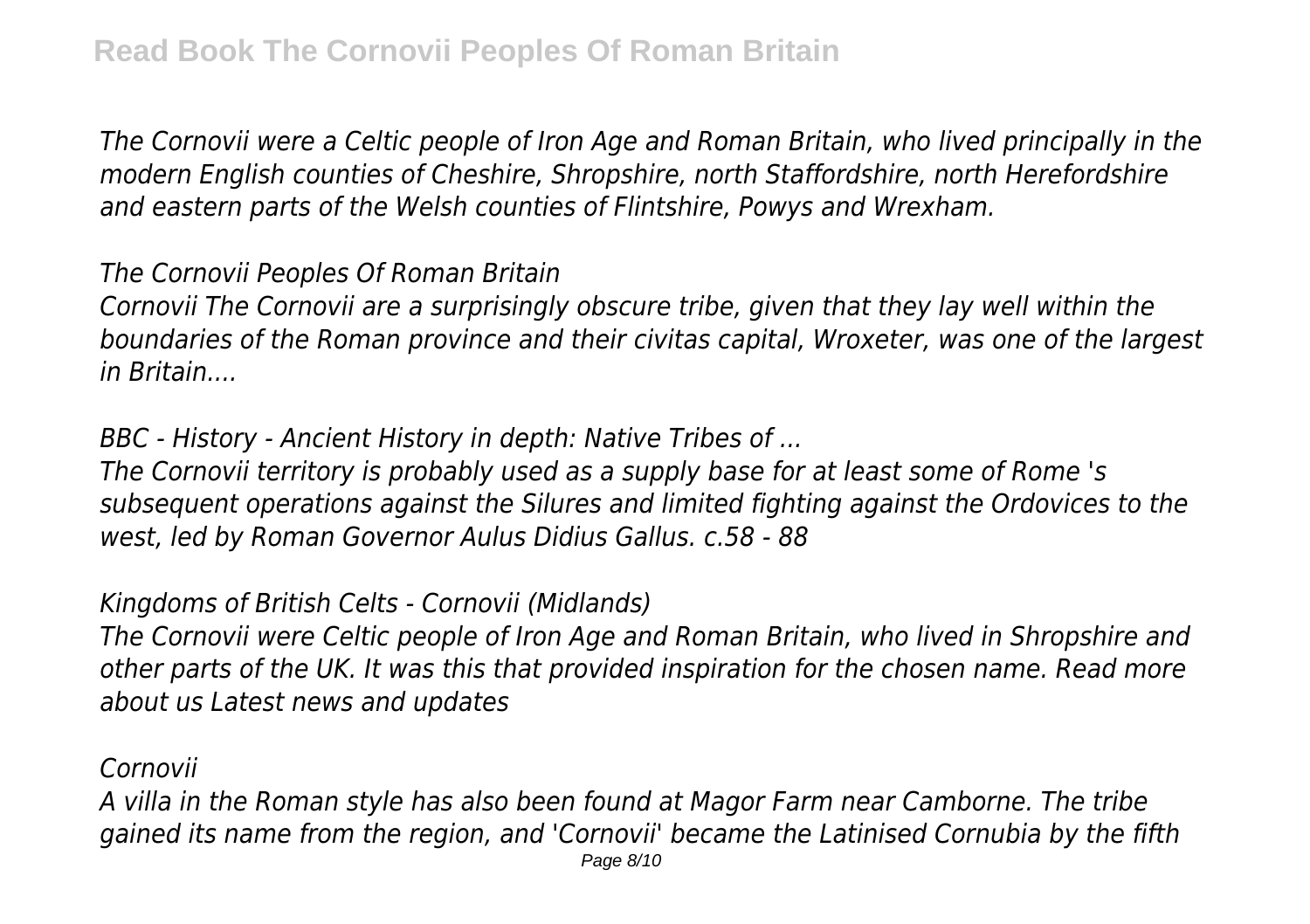*century. The name means 'people of the horn', ie. the Land's End section of the Cornish peninsula. In the sixth and seventh centuries that evolved into Corniu.*

## *Kingdoms of British Celts - Cornovii / Cornubia / Cerniw*

*the cornovii peoples of roman britain, many people as well as will compulsion to buy the cassette sooner. But, sometimes it is therefore far away artifice to acquire the book, even in extra country or city. So, to ease you in finding the books that will retain you, we urge on you by providing the lists. It is not isolated the list.*

### *The Cornovii Peoples Of Roman Britain*

*The Cornovii were a Celtic people of Iron Age and Roman Britain, who lived principally in the modern English counties of Cheshire, Shropshire, north Staffordshire, north Herefordshire and eastern parts of the Welsh county of Powys. Their capital in pre-Roman times was probably a hill fort on The Wrekin.*

# *cornovii midlands : definition of cornovii midlands and ...*

*the-cornovii-peoples-of-roman-britain 2/11 Downloaded from datacenterdynamics.com.br on October 26, 2020 by guest Proposes a new theory on the Anglo-Saxon settlement of Britain and the establishment of separate Brittonic kingdoms. Discusses revivals of interest in British culture and myth, from Renaissance antiquarians to modern day Druids.*

*The Cornovii Peoples Of Roman Britain | datacenterdynamics.com* Page 9/10